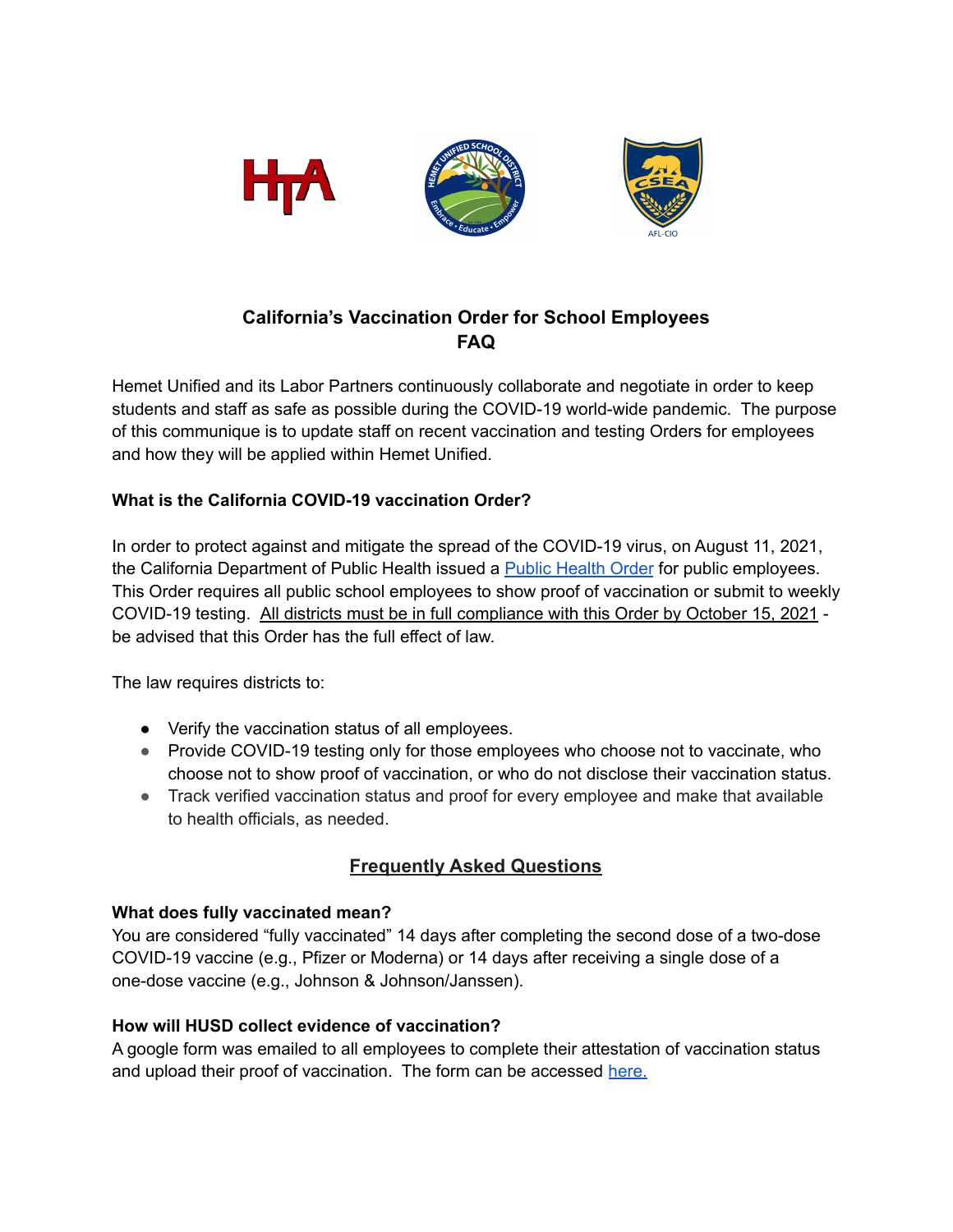## **Who (what entity) administers the testing for those that are not fully vaccinated?**

Testing will be conducted through Fulgent Enterprise Solutions. This is a self administered nasal PCR test. Introduction email, online portal set up, and test results available through a secured platform.

#### **When does testing take place?**

Testing will be conducted on site during the workday.

#### **When will testing begin?**

Testing is being coordinated for implementation starting the second week of October.

#### **How will make-up testing work if I miss it?**

Currently, we are evaluating the possibility of a make up day depending on volume or individualized testing.

#### **What type of test is administered? And how will the test be administered?**

This is a PCR test to detect the virus that causes COVID-19, for the purposes of diagnosis and treatment. The test is a self-administered nasal swab test that can be completed in as little as 30 seconds.

#### **How do I get my testing results? How soon after testing do I get results?**

All test results are available through the individual access to the online portal and available within 24-48 hours from lab receipt of test samples. Results will also be provided based on the employee preference at setup, email, or telephone call.

## **Will I be notified of a positive/negative test?**

All test results are available through the individual access to the online portal. Results will also be provided based on the employee preference at setup, email or telephone call.

## **What if I get vaccinated after I initially responded as "not-fully vaccinated"?**

Vaccination status can be updated by notifying the [staff-covid-team@hemetusd.org](mailto:staff-covid-team@hemetusd.org) and providing proof of vaccination status.

## **Where are you going to keep my proof of vaccination?**

Proof of vaccination will be kept in a joint Human Resources and Safety/Risk management file in order to maintain confidentiality.

## **How will my personal information remain confidential and safe during testing?**

Portal is provided through a web-based application. Registration may include confirmation of personal identifiers as well as consent for testing. Each participant will be emailed a unique QR code they can access through their mobile device for user identification. Pertinent information will be housed in the testing agency database, Human Resources, and Safety/Risk Management.

## **How will confidentiality be assured during the testing process at the site?**

Information regarding the need for testing and site coordination continues through your office manager and/or administrator/supervisor, as is the current process for exposure testing.